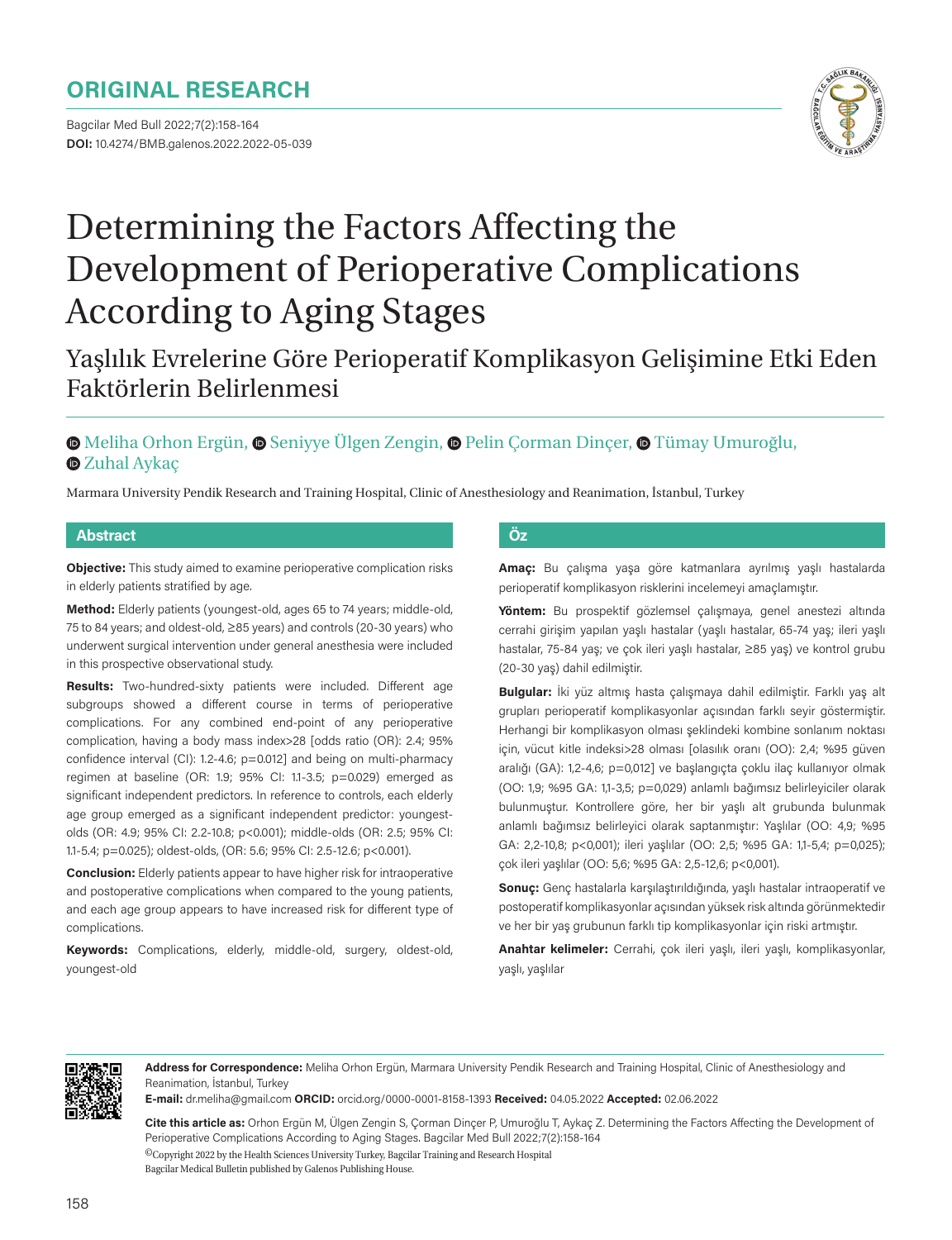# **Introduction**

World population is becoming gradually older (1), and proportion of elderly people is expected to double by 2050 (2). Advanced medical technologies and better healthcare facilities together with improved living conditions seem to be the main causes of such increase. Population aging is associated with increases in the prevalence of chronic diseases and complex medical conditions; therefore, healthcare systems need to respond and adapt such demands for specialized care (1).

Owing to the overall aging of the population, gradually more elderly become candidates for surgical interventions (3,4). Older individuals more frequently utilize healthcare facilities, and they have higher rates for inpatient and outpatient surgical and non-surgical procedures (5-8). In England, people who underwent surgery almost doubled between the years of 2004 and 2007 and the years of 2014 and 2015, and nearly one-third of these patients are older than 85 years (9).

Old age is commonly considered a risk factor for anesthesia and surgery and has been included as a scoring item in most known risk stratification tools (10,11), although frailty rather than chronological age may also be considered to estimate risks associated with cumulative age-related decline in physiological systems (9,12,13). In general, elderly require higher level of perioperative care when compared to the younger patients since they are prone to develop postoperative complications, functional impairment, and dependency (3).

To date, several studies have examined the complication rates in different old age groups, but with particular emphasis on postoperative complications (14-18). Due to structural and functional deterioration of physiological systems, elderly is not only prone to postoperative surgical complications, but also intraoperative problems as well. Identifying age-related perioperative risks before a surgical intervention would aid to provide better intraoperative management and postoperative care; thus, would improve surgical outcomes and consequent healthcare costs.

This study aimed to examine the intraoperative as well as postoperative risks in elderly patients stratified by age (youngest-old, middle-old, oldest-old), in comparison with young adults.

# **Materials and Methods**

# **Patients**

Elderly patients and controls who underwent surgical intervention under general anesthesia were included in this prospective observational study. Three groups of elderly patients stratified for age (youngest-old, ages 65 to 74 years; middle-old, 75 to 84 years; and oldest-old, ≥85 years) and young controls (20 to 30 years old) comprised the study groups. Sixty-five consecutive eligible patients were included into each group. Patients who underwent a surgical intervention shorter than two hours were excluded. The study protocol was approved by the Local Ethics Committee (Marmara University Medical Faculty Ethics Committee for Clinical Research, no: 09.2016.438; date: 15.07.2016) and the study was conducted in accordance with the Declaration of Helsinki.

# **Anesthesia Management**

Anesthesia was induced by 1.5-2 mg/kg propofol and 0.6 mg/kg rocuronium and maintained by desflurane or sevoflurane, depending on the decision of the anesthesiologist. The dose of inhalational anesthetic was adjusted to keep bispectral index between 35 and 45.

# **Perioperative Assessments**

Besides body mass index (BMI), operation type and number of medications were recorded for each patient. Intraoperatively, heart rate (HR), mean arterial pressure (MAP), body temperature (TEMP), bispectral index (BIS), and train of four (TOF) were continuously monitored throughout the operation and were recorded every 30 minutes. HR and MAP were measured non-invasively. Body temperature was measured using forehead skin probe. Depth of anesthesia was monitored using BIS (Aspect Medical Systems, Natick, Mass, ABD). Train of four measurements were done using a muscle-nerve stimulator. Two electrodes were placed over the region innervated by the ulnar nerve in the arm just above the wrist (negative electrode distally, positive electrode proximally). Movement sensor and temperature probe were placed on the thumb and hypothenar region of the hand, respectively. A 2 Hz stimulation was administered every 0.5 seconds. Basal train-of-four value provided by the device was recorded and this value was monitored throughout the operation; in addition, this value aided in the intubation and extubation of the patient.

In addition, duration of anesthesia/surgery and intraoperative complications as well as ephedrine, atropine,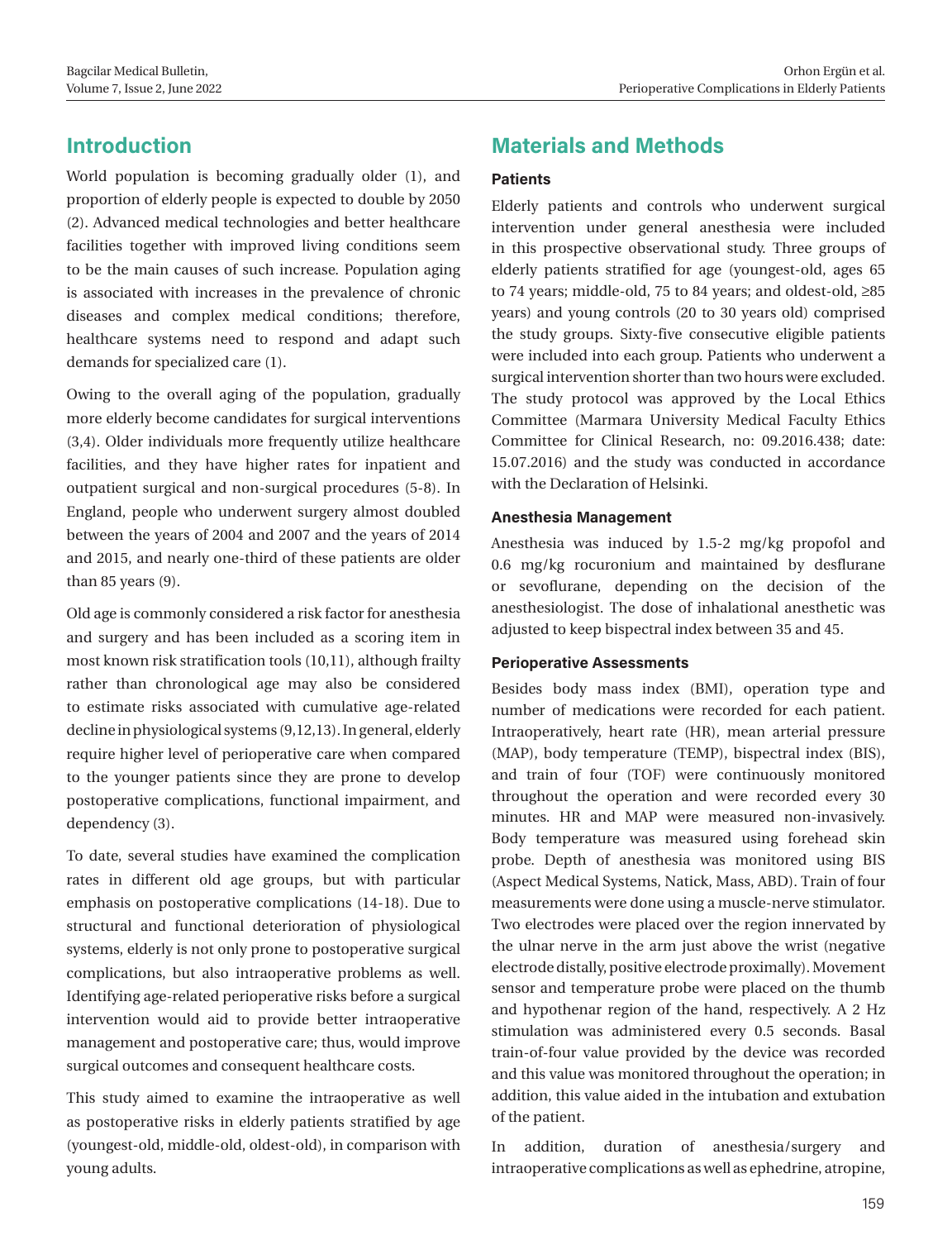norepinephrine, and glyceryl trinitrate use were recorded. Postoperatively, post-anesthesia care unit (PACU) stay time, delayed awakening, intensive care unit (ICU) admission, nausea/vomiting, and postoperative complications were recorded. Patients were asked to self-evaluate their pain using 10-point visual analogue scale (VAS) (0, no pain; 10, worst imaginable pain) at the time of awakening. In addition, the groups were compared for the combined endpoint of any perioperative complication or death defined as follows (some are intraoperative untoward events): Atelectasis, bronchospasm, re-intubation, bradycardia, hypotension, desaturation, hypertension, hyperglycemia, hyponatremia, tachycardia, bleeding, laryngospasm, subcutaneous emphysema, or mortality (within 30 days after or during the operation).

# **Statistical Analysis**

Statistical Package for Social Sciences (SPSS) version 21.0 was used for data analysis. Graphical methods and hypothesis tests were used to test the normality of continuous variables. For intergroup comparisons of continuous data, the One-Way ANOVA or Kruskal-Wallis test was employed, where appropriate; and for pairwise comparisons, the Tukey HSD, Games-Howell, or built in post-hoc test of Kruskal-Wallis was used. For intergroup comparisons of categorical data, the Pearson's chi-square test was utilized, and Bonferroni correction was performed for pairwise comparisons of the groups. To compare the groups in terms of changes in intraoperative measurements (HR, MAP, TEMP, BIS, TOP), Two-Way ANOVA for repeated measurements was used and for pairwise comparisons of the groups, LSD test was preferred. Logistic regression was used for multivariate analysis of potential predictors of any perioperative complication. Receiver operating characteristic curves were evaluated to identify optimal cut-off values for continuous variables to be incorporated in multivariate analysis. A p-value <0.05 was considered an indication of statistical significance.

# **Results**

A total of 260 patients equally distributed to four study groups were included in the study. Distribution of surgery types was as follows: General surgery operations (n=134, 51.5%), orthopedic surgery (n=53, 20.4%), eye surgery (n=36, 13.8%), and others (n=37, 14.2%) (neurosurgery, plastic and reconstructive surgery, urology, thoracic and cardiovascular surgery, obstetrics surgery). Anesthetic type was desflurane and sevoflurane in 137 (52.7%) and 123 (47.3%) patients, respectively. The study groups did not

differ regarding BMI (p=0.206), but number of medications was significantly higher in elderly patient groups when compared to controls (Table 1).

#### **Comparison of Perioperative Parameters**

Table 1 shows comparisons of intra- and post-operative characteristics of the four groups. Although differences in duration of anesthesia did not reach statistical significance on pairwise comparisons, duration of surgery was significantly longer in the oldest-old group when compared to the youngest-old group. The groups did not differ regarding atropine and nitroglycerine need; however, vasopressor (ephedrine, norepinephrine) need was higher in all elderly groups when compared to controls.

Delayed awakening was more common among the middle old and oldest-old groups and PACU stay time was longer in all elderly groups. ICU admission was more common among the oldest-old group, when compared to controls only. In contrast, the middle-old and oldest-old groups had lower VAS score when awakening, compared to controls and youngest-olds. None of the groups emerged as significantly different from others in terms of nausea/ vomiting and mortality.

# **Comparison of the Groups in Terms of Perioperative Complications**

All three elderly groups [youngest-olds, odds ratio (OR): 5.6 (95% confidence interval (CI): 2.6-12.0, p<0.001; middle-olds, OR: 2.8 [95% CI: 1.3-5.9], p=0.007; oldestolds, OR: 6.0 [95% CI: 2.8-12.8], p<0.001] had significantly higher perioperative complication rate when compared to controls, without any difference between each elderly group (Table 1).

# **Predictors of Any Perioperative Complication**

On multivariate analysis, age groups, a BMI>28 (OR: 2.4; 95% CI: 1.2-4.6; p=0.012), and being on multi-pharmacy regimen at baseline (OR: 1.9; 95% CI: 1.1-3.5; p=0.029) emerged as significant independent predictors of any perioperative complication. In reference to controls, each elderly age group emerged as a significant independent predictor: youngest-olds (OR: 4.9; 95% CI: 2.2-10.8; p<0.001); middle-olds (OR: 2.5; 95% CI: 1.1-5.4; p=0.025); oldest-olds, (OR: 5.6; 95% CI: 2.5-12.6; p<0.001).

# **Changes in Intraoperative Parameters Over Time**

Figure 1 shows intraoperative changes in HR, MAP, body temperature, BIS, and TOF of the four groups. The groups did not differ in terms of changes in HR (p<0.076); on the other hand, they differed in terms of changes in other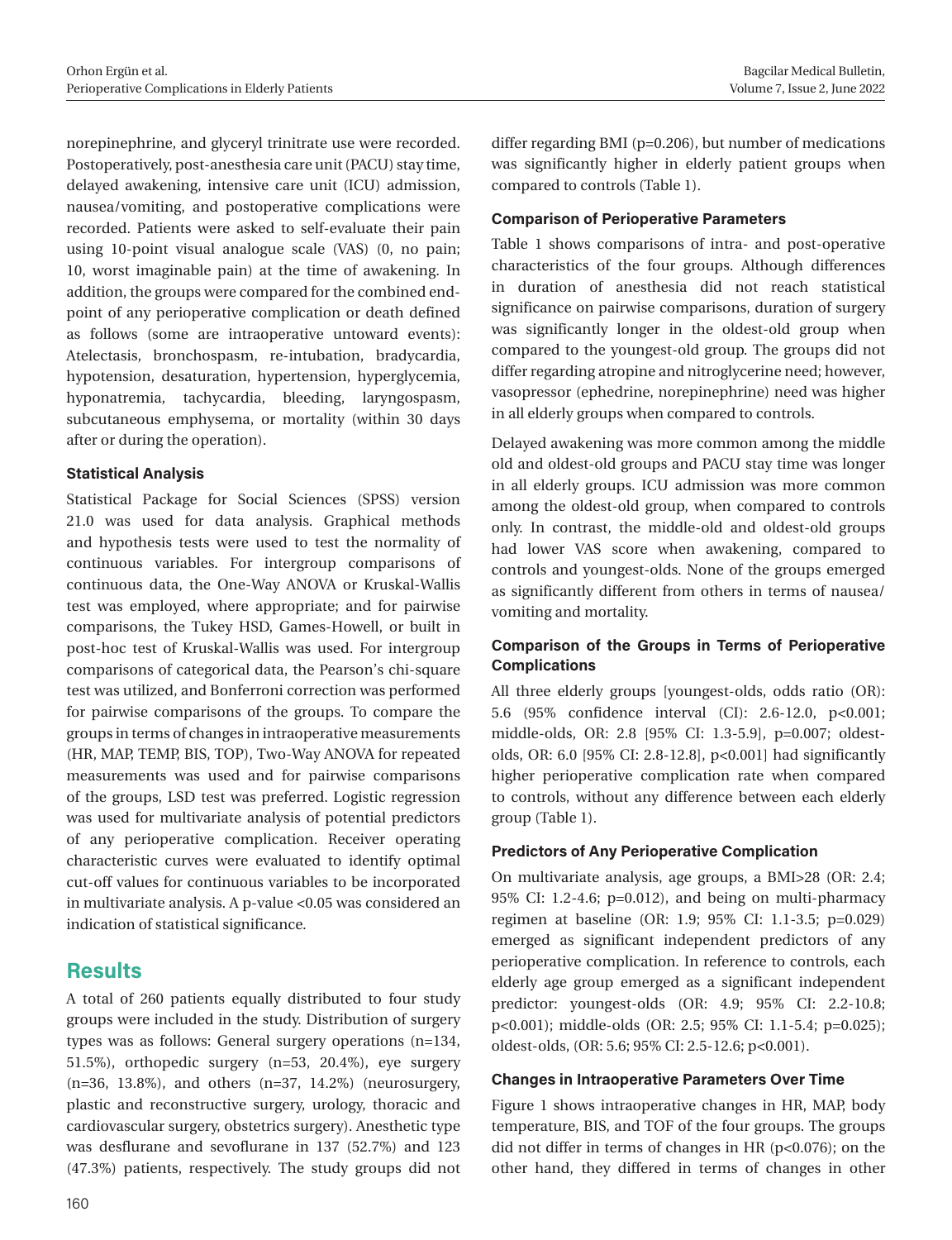| Table 1. Comparison of clinical and perioperative characteristics of the groups |                                     |                              |                                 |                                |          |
|---------------------------------------------------------------------------------|-------------------------------------|------------------------------|---------------------------------|--------------------------------|----------|
|                                                                                 | Youngest-old<br>$(65-74 \text{ V})$ | Middle-old<br>$(75-84 y)$    | Oldest-old<br>$(285 \text{ V})$ | <b>Controls</b><br>$(20-30 y)$ | p        |
| <b>Clinical characteristics</b>                                                 |                                     |                              |                                 |                                |          |
| BMI, $kg/m2$                                                                    | $25.4 \pm 3.5$                      | $24.9 \pm 3.8$               | $23.9 \pm 3.8$                  | 24.7±4.6                       | 0.206    |
| No. of medications                                                              | $1.4 \pm 1.1$ <sup>+</sup>          | $1.3 \pm 1.3$ <sup>+</sup>   | $1.5 \pm 1.0^+$                 | $0.49 + 0.7$                   | < 0.001  |
| Intraoperative parameters                                                       |                                     |                              |                                 |                                |          |
| Duration of anesthesia, min                                                     | 169.4±49.6                          | $151.2 \pm 31.1$             | 158.3±30.2                      | 153,9±38.2                     | $0.043*$ |
| Duration of surgery, min                                                        | 147.4±36.2                          | $131.3 \pm 21.5$             | $132.5 \pm 30.5^+$              | $138.5 \pm 31.9$               | 0.022    |
| Atropine need                                                                   | $4(6.2\%)$                          | 6(9.2%)                      | $7(10.8\%)$                     | $2(3.1\%)$                     | 0.341    |
| Nitroglycerine need                                                             | $4(6.2\%)$                          | $2(3.1\%)$                   | $2(3.1\%)$                      | $0(0.0\%)$                     | 0.248    |
| Vasopressor need                                                                | 34 (13.8%) <sup>+</sup>             | 27 (52.3%) <sup>+</sup>      | 28 (41.5%) <sup>+</sup>         | $9(43.1\%)$                    | < 0.001  |
| <b>Postoperative characteristics</b>                                            |                                     |                              |                                 |                                |          |
| Delayed awakening                                                               | 8 (12.3%)                           | 16 (24.6%) <sup>+</sup>      | 25 (38.5%) <sup>+,‡</sup>       | $3(4.6\%)$                     | < 0.001  |
| PACU stay time, min                                                             | 19.8±8.1 <sup>†,#, §</sup>          | $23.2 \pm 7.2$ <sup>+</sup>  | $26.4 \pm 8.3$ <sup>+</sup>     | $11.5 \pm 2.6$                 | < 0.001  |
| Awakening VAS>3                                                                 | 44 (67.7%)                          | $1(1.5\%)^{\dagger,\dagger}$ | $0(0.0\%)^{\dagger,\ddagger}$   | 42 (64.6%)                     | < 0.001  |
| <b>ICU</b> admission                                                            | $6(9.2\%)$                          | 10 (15.4%)                   | 14 (21.5%) <sup>+</sup>         | $2(3.1\%)$                     | 0.010    |
| Nausea-vomiting                                                                 | 20 (30.8%)                          | 13 (20.0%)                   | 10 (15.4%)                      | 10 (15.4%)                     | 0.097    |
| Mortality                                                                       | $1(1.5\%)$                          | $3(4.6\%)$                   | 6(9.2%)                         | $0(0.0\%)$                     | $0.003*$ |
| <b>Primary endpoint</b>                                                         |                                     |                              |                                 |                                |          |
| Any complication or mortality                                                   | 42 (64.6%) <sup>+</sup>             | 31 (47.7%) <sup>+</sup>      | 43 (66.2%) <sup>+</sup>         | 16 (24.6%)                     | < 0.001  |

Following were the perioperative untoward events classified as a complication (some are intraoperative untoward events): Atelectasis, bronchospasm, re-intubation, bradycardia, hypotension, desaturation, hypertension, hyperglycemia, hyponatremia, tachycardia, bleeding, laryngospasm, subcutaneous emphysema, or mortality (within 30 days after or during the operation).

†: Significantly different than controls,‡: Significantly different than the youngest-old group,§: Significantly different than the middle-old group, \*: Pairwise comparisons with correction did not reveal any significant difference between the groups, VAS: Visual analogue scale, BMI: Body mass index, PACU: Post-anesthesia care unit, ICU: Intensive care unit

parameters (p=0.002, p<0.001, p<0.001, and p<0.001, for MAP, TEMP, BIS, and TOR, respectively).

Pairwise comparisons revealed overall mean differences between groups regarding the course throughout the operation. Overall, in controls, MAP was significantly lower than in the youngest-old and middle-old groups (p=0.003 and p=0.033, respectively), but higher than in the oldestold group (p=0.018). The oldest-old group had significantly lower MAP when compared to the youngest-old and middle-old groups (p<0.001 for both). Body temperature was the highest among controls and significantly and gradually decreased by increasing age (p<0.005 for all comparisons). Although anesthesia depth was adjusted using BIS scores, the youngest-old group had the highest BIS scores (p<0.05 for all), and the oldest-old group had the lowest BIS scores when compared to other groups (p<0.05) for all) throughout the operation. Controls had the lowest TOF scores when compared to all other groups (p<0.01 for all), and the middle-old and oldest old groups had the highest TOF scores (p<0.05 for all); however, no difference was evident between the two latter groups (p=0.158).

# **Discussion**

Findings of this study suggest that there may be unique perioperative course characteristics for individual elderly patient groups. Increased vasopressor need, longer PACU stay time, higher postoperative complication rate, and low body temperature were evident for all elderly patient groups. Delayed awakening, higher intraoperative blood pressure, and higher TOF scores were the issues seen in the youngest-old and middle-old groups. Increased pain on awakening and higher BIS scores seem to be concerns for youngest-olds, whereas surgery time was longer in oldest-olds. Although several studies have so far tested postoperative complication rates among individual age groups of elderly patients, the present study not only focuses on postoperative course, but also on intraoperative and immediately postoperative course.

This study found higher complication rates in all elderly groups when compared to younger patients (<65 years). This is in line with previous observations indicating that age is a risk factor for surgical complications and other unwanted events, even after adjustment for preoperative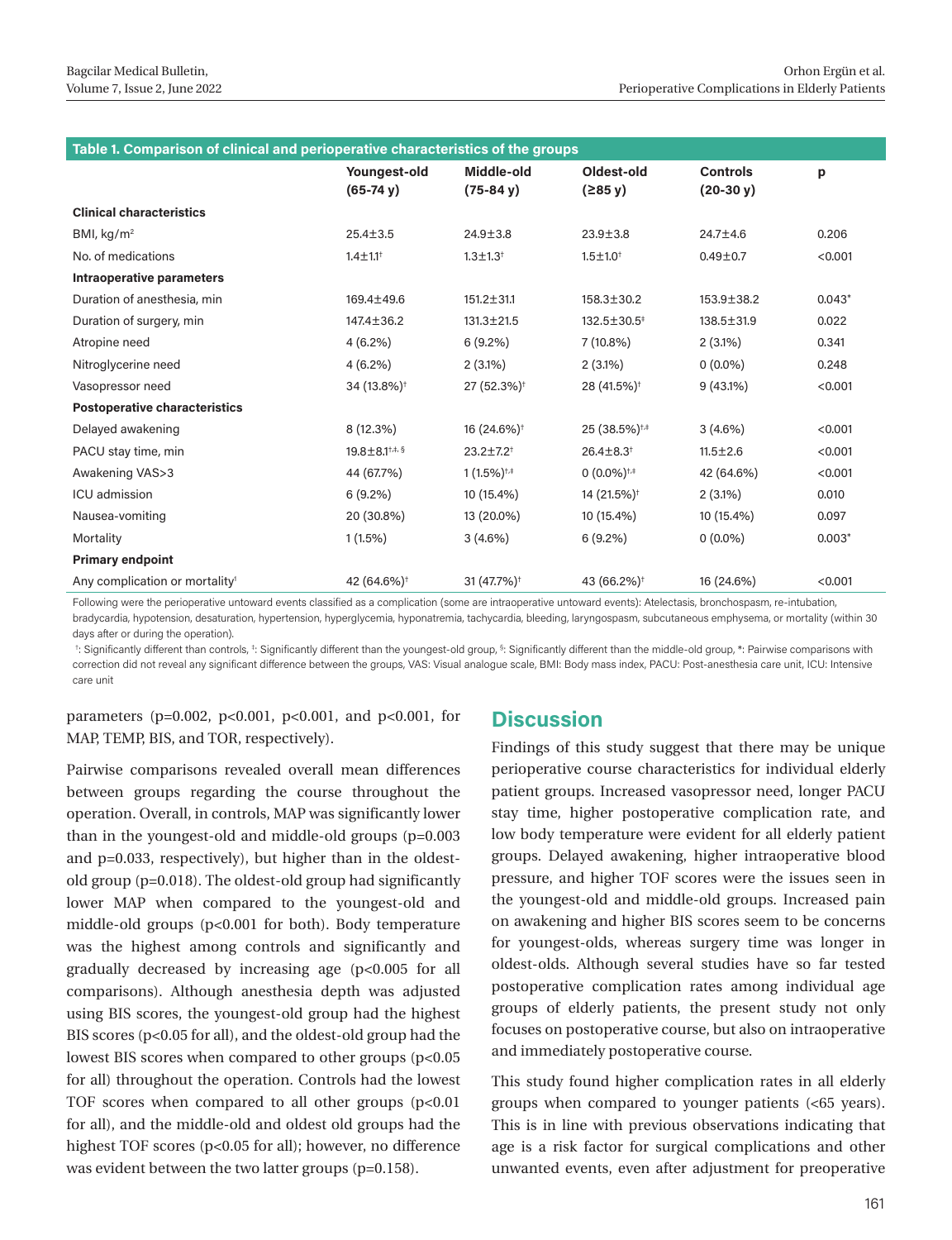

**Figure 1.** Changes in mean heart rate (A), arterial pressure (B), body temperature (C), bispectral index (D), and train of four score (E) over time during the operation. Error bars indicate 95% confidence intervals. Line colors for each group: Controls (20-30 y), blue; youngest-old group (65-74 y), green; middle-old group (75-84 y), gray; oldest-old group (≥85 y) violet

co-morbidities (19-21). Age has been found to be an independent predictor for postoperative complications after rectal and colon cancer (21).

To date, several studies have compared different elderly age sub-groups mainly in terms of postoperative complications. A 2014 study compared postoperative complication rates in two elderly groups, which correspond to middle-old and oldest-old patients in the present study, who underwent radical cystectomy (14). In line with our findings, that study did not find any difference between the two groups in terms of any complication rate as well as duration of hospital stay, major complication rate or 3-year survival, although 90-day mortality was higher in the oldest-old group. However, it is of note to mention that the study focused on postoperative complications. The present study, on the other hand, also included intraoperative complications into the analysis.

A recent study compared three different elderly patient groups and young patients who underwent percutaneous nephrolithotomy in terms of surgical outcomes and complications (15). Age stratification was slightly different than the present study: Young patients (18-64 years), 65-69 years, 70-79 years, and 80+ years. No significant difference was found between young patients and elderly patients (≥65 years) in terms of duration of hospitalization, duration of hospitalization, blood transfusion, any complication, major complication, or urinary tract infection rates. In addition, elderly subgroups did not differ in terms of these parameters.

Another study examining the predictors of postoperative complications in two elderly patient groups (75-84 and ≥85 years) who underwent surgery for gastric cancer did not find any difference in terms of postoperative complications (16).

A recent Japanese study compared complication rates in younger adults and three age groups of elderly patients after spine surgery for spinal stenosis. In that study, an increase in total and medical complications were evident with increasing age; however, such a relationship was not found for surgical complications (17).

On the other hand, a study including a large series of cases (more than 25.000 women) who underwent surgery for endometrial cancer found differences between old age groups in terms of complications (18). In that study, where five different elderly age groups were examined, women at their sixties were more likely to have perioperative surgical complications as well as postoperative medical complications when compared to oldest olds (≥85 years).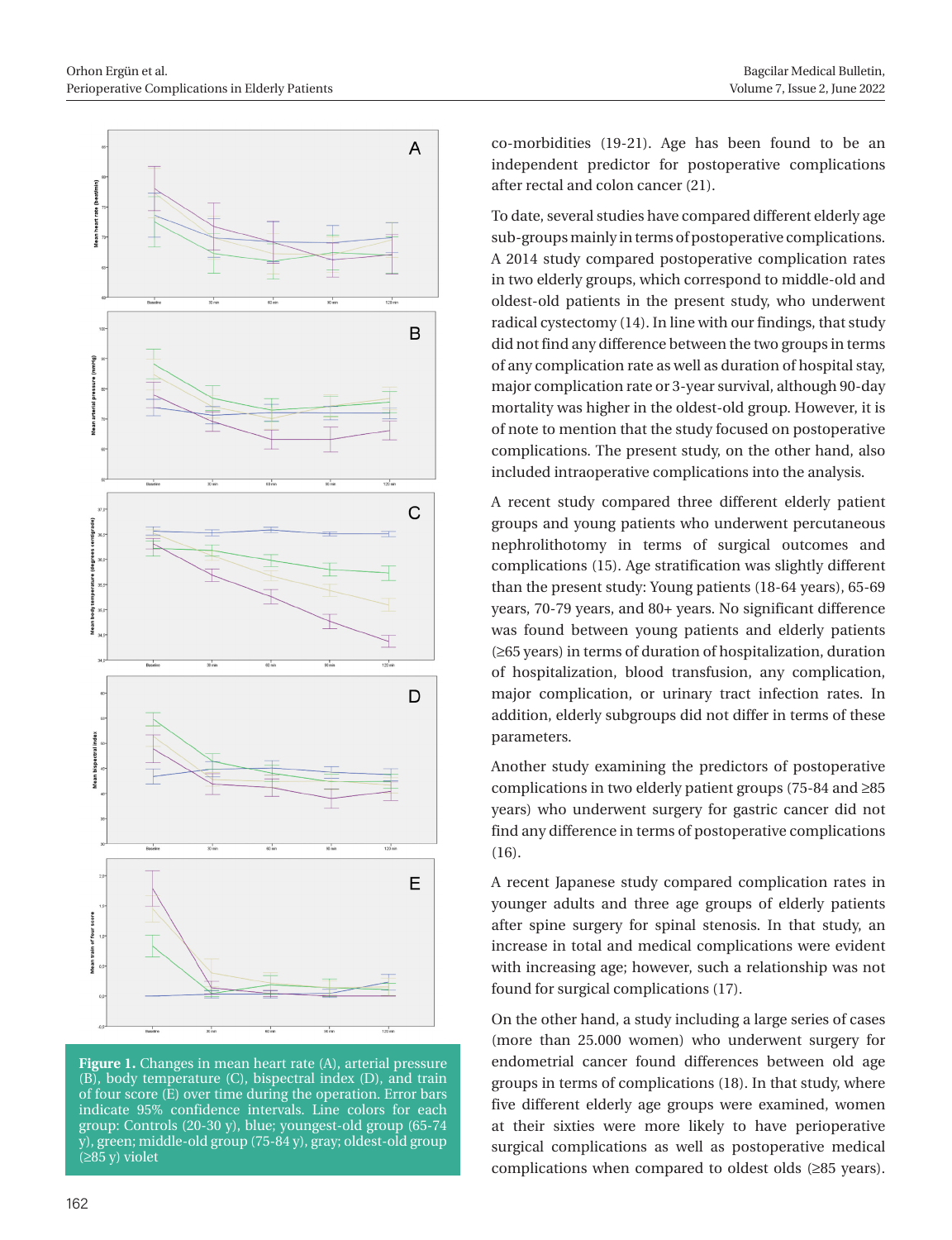In addition, relatively younger old age was associated with longer hospital stay, more frequent transfusion requirement, and increased mortality. Increased morbidity of older age persisted even after adjustment for medical comorbidities.

Relatively few studies examining the effect of elderly age group on surgical complications mainly focused on postoperative complications. However, the present study also included intraoperative complication into the analyses, considering that elderly people would be rather fragile under general anesthesia and period of surgery would also pose risks for that particular age group.

An important implication of our findings is the predominance of particular complications in each elderly age group. Although subgroups of elderly were not different in terms of the combined endpoint (any complication), several complication types appeared to be unique for particular age groups. Therefore, we believe that each elderly patient should be considered individually for operative risks through the evaluation of the functional status of the organ systems as well as by taking into account the particular age subgroup of the patient.

#### **Study Limitations**

Lack of any cognitive evaluation may be considered as a limitation of the present study since any cognitive impairment after surgery would be regarded as a surgical complication.

# **Conclusion**

The elderly patients appear to have higher risk for perioperative and postoperative complications when compared to the young patients. However, although individual elderly age groups do not differ in terms of overall complication rate, each group appears to have increased risk for different type of complications. Larger studies are warranted to shed light on the individual age related perioperative and postoperative risks for the elderly patients.

# **Ethics**

**Ethics Committee Approval:** The study protocol was approved by the Local Ethics Committee (Marmara University Medical Faculty Ethics Committee for Clinical Research, no: 09.2016.438; date: 15.07.2016) and the study was conducted in accordance with the Declaration of Helsinki.

**Informed Consent:** Elderly patients and controls who underwent surgical intervention under general anesthesia were included in this prospective observational study. Three groups of elderly patients stratified for age (youngestold, ages 65 to 74 years; middle-old, 75 to 84 years; and oldest-old, ≥85 years) and young controls (20 to 30 years old) comprised the study groups. Sixty-five consecutive eligible patients were included into each group. Patients who underwent a surgical intervention shorter than two hours were excluded.

**Peer-review:** Internally and externally peer-reviewed.

# **Authorship Contributions**

Surgical and Medical Practices: M.O.E., S.Ü.Z., P.Ç.D., Concept: M.O.E., S.Ü.Z., Design: M.O.E., Data Collection or Processing: M.O.E., Analysis or Interpretation: M.O.E., S.Ü.Z., P.Ç.D., T.U., Z.A., Literature Search: M.O.E., P.Ç.D., T.U., Z.A., Writing: M.O.E., S.Ü.Z.

**Conflict of Interest:** No conflict of interest was declared by the authors.

**Financial Disclosure:** The authors declared that this study received no financial support.

# **References**

- 1. Dall TM, Gallo PD, Chakrabarti R, West T, Semilla AP, Storm MV. An aging population and growing disease burden will require a large and specialized health care workforce by 2025. Health Aff (Millwood) 2013;32(11):2013-2020.
- 2. World Health Organization. Aging and Health. Available from: https://www.who.int/news-room/fact-sheets/detail/ageing-andhealth [accessed on March 3 2022]
- 3. Mohanty S, Rosenthal RA, Russell MM, Neuman MD, Yo CY, Esnaola NF. Optimal Perioperative Management of the Geriatric Patient: A Best Practices Guideline from the American College of Surgeons NSQIP and the American Geriatrics Society. J Am Coll Surg 2016;222(5):930-947.
- 4. Etzioni DA, Liu JH, O'Connell JB, Maggard MA, Ko CY. Elderly patients in surgical workloads: a population-based analysis. Am Surg 2003;69(11):961-965.
- 5. Chow WB, Rosenthal RA, Merkow RP, Ko CY, Esnaola NF; American College of Surgeons National Surgical Quality Improvement Program; American Geriatrics Society. Optimal preoperative assessment of the geriatric surgical patient: a best practices guideline from the American College of Surgeons National Surgical Quality Improvement Program and the American Geriatrics Society. J Am Coll Surg 2012;215(4):453-466.
- 6. DeFrances CJ, Lucas CA, Buie VC, Golosinskiy A. 2006 National Hospital Discharge Survey. Natl Health Stat Report 2008(5):1-20.
- 7. Hall MJ, DeFrances CJ, Williams SN, Golosinskiy A, Schwartzman A. National Hospital Discharge Survey: 2007 summary. Natl Health Stat Report 2010(29):1-20, 24.
- 8. Cullen KA, Hall MJ, Golosinskiy A. Ambulatory surgery in the United States, 2006. Natl Health Stat Report 2009(11):1-25.